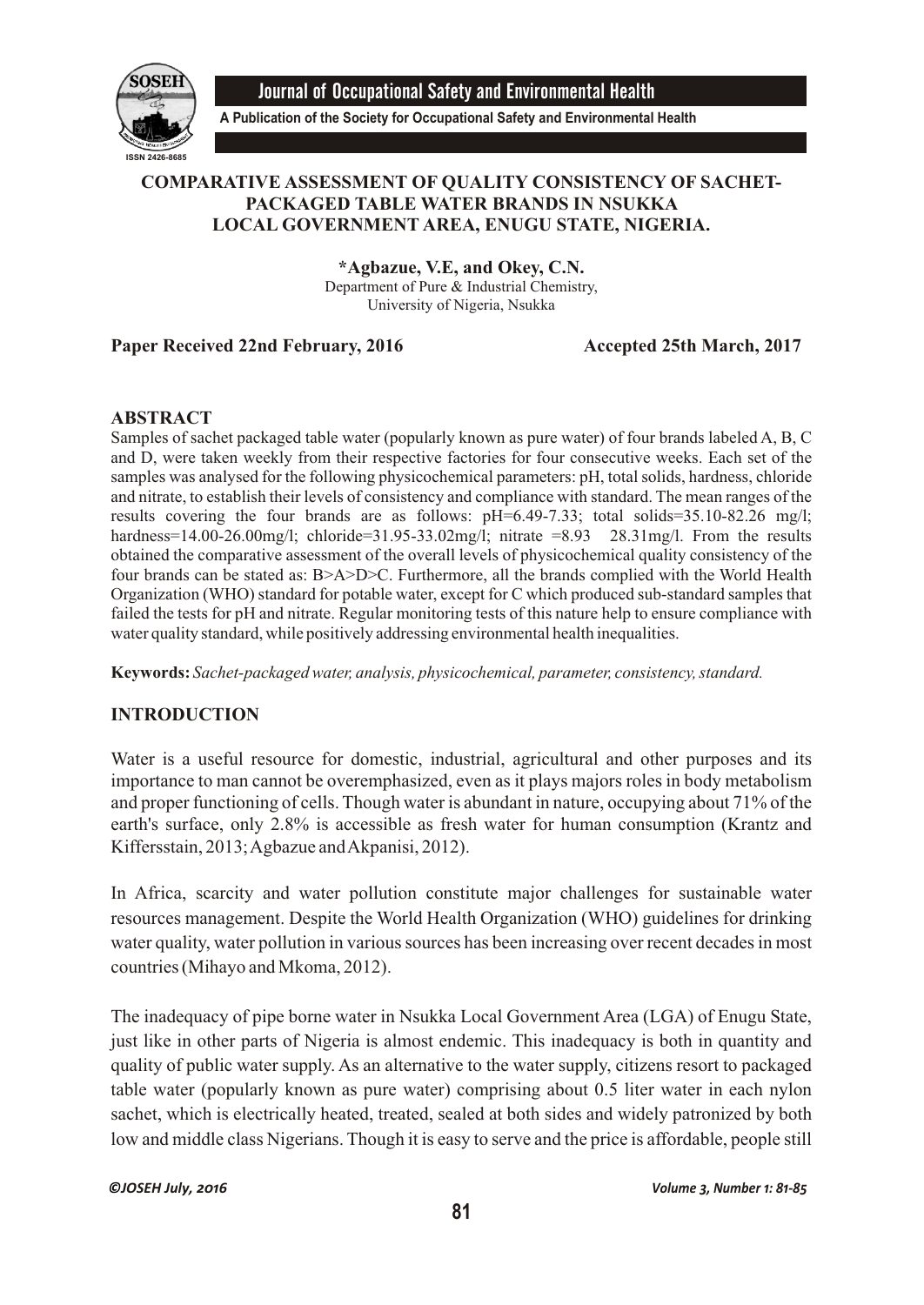ask questions on the quality of the sachet water. The National Agency for Food and Drug Administration and Control (NAFDAC) has been monitoring the production and quality of sachet water in Nigeria. However, most manufacturing factories abandon NAFDAC's guidelines as soon as they get registered.

In order to attain the provision of safe potable sachet water in Nigeria, NAFDAC recommended that potable water should not contain any pathogens and that the physicochemical parameters of the water should not fall outside the recommended limits (NAFDAC, 2012). Water is said to be potable when its physical, chemical and bacteriological qualities conform to specified standards. To achieve such standards, raw water is subjected to purification processes that range from simple long-term storage/aeration to enhanced sedimentation of some suspended solids, to coagulation, flocculation, filtration and disinfection among other treatment processes. Variations in the combination of treatment processes required vary with the source and hence quality of the raw water. Sources of water are many and varied; the level of contamination also varies and consequently a high degree of public health hazard can be associated with drinking water. The implication therefore is that any drinking water sold to the public must be of good quality and must meet WHO/national standards.

This research work was designed to analyse sachet packaged table water brands for their physicochemical properties and to examine their quality consistency and the level of compliance of the results obtained with WHO/NAFDAC standards for potable water.

## **MATERIALS AND METHODS**

## **Materials and Methods**

The samples for this analysis were collected in one and half liter capacity plastic container which was previously washed and rinsed with the appropriate sample, to avoid sample contamination. Two bags containing twenty water sachets were bought from each of the factories every week. For each factory, sachets were collected randomly from the two bags and mixed in a large container to obtain a homogeneous sample which was then tightly covered. For easy identification, the samples were labeled A, B, C, and D from the four different factories. The labeled samples were then conveyed to the laboratory for immediate analysis. This routine was done weekly for four weeks.

#### **Determination of Physicochemical Parameters of Water**

The following physicochemical parameters were determined using some standard methods (Muhammad *et al,* 2004; Ademoroti, 1996; Taiwo, 2012; Sharma, 2011): pH was determined with the aid of a pH meter (Jenway pH meter, model 3510). Total solid (TS) was determined by standard laboratory procedure of evaporating to dryness in an oven a known weight of sample and calculating the TS gravimetrically. Biochemical oxygen demand (BOD) was determined by Winkler iodometric titration method. Hardness was analysed by EDTA titrimetric method. Chloride was determined by argentometric method while nitrate was by phenoldisulphonic acid method.

The analysis of the various water quality parameters of the water samples was limited to the above mentioned parameters, due to availability of the test facilities, coupled with some local constraints.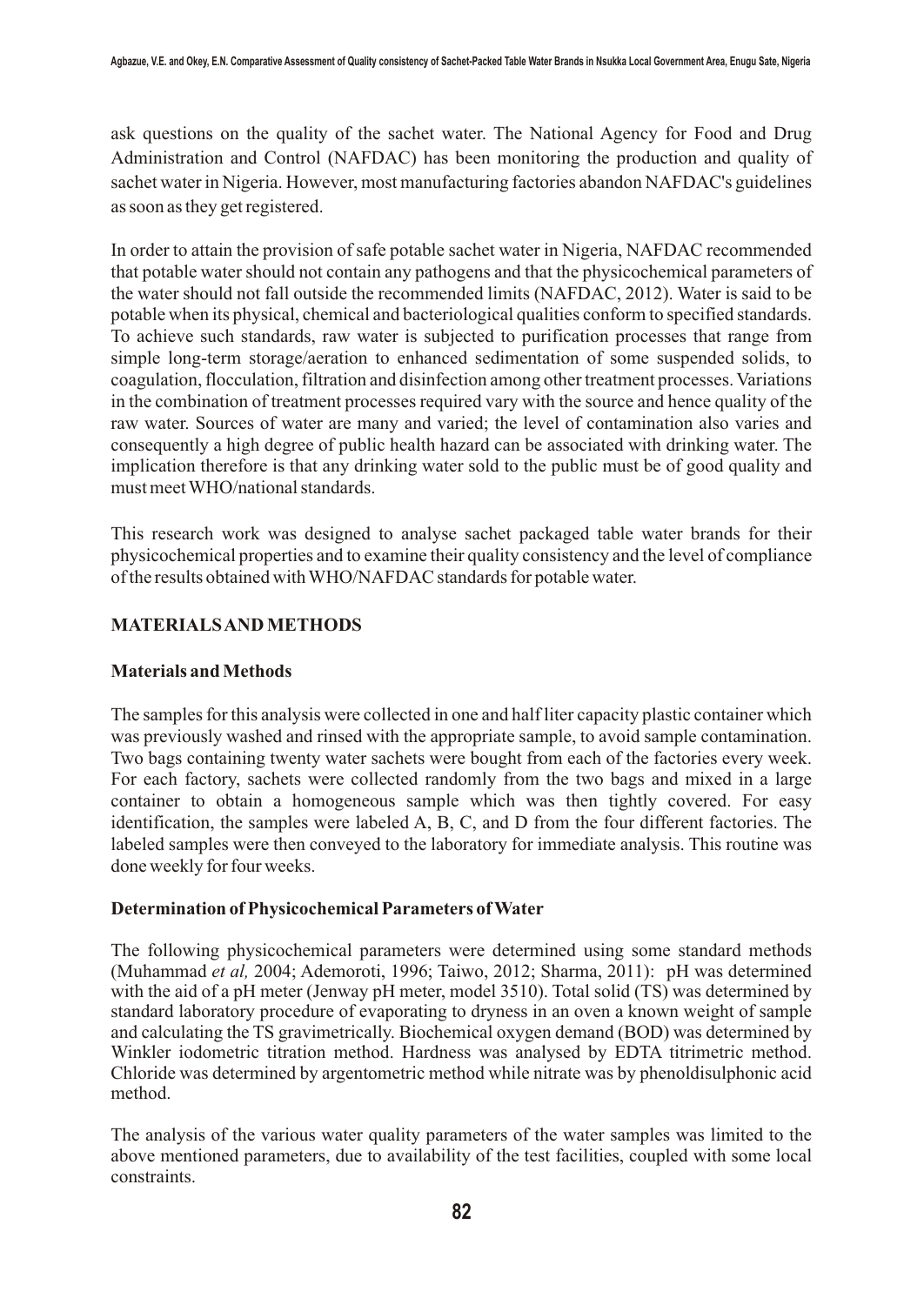## **RESULTS AND DISCUSSION**

### **Results**

The results of the analyses for six selected parameters are stated in Table 1.

| Table 1: Analysis Result of Four Brands of Packaged Table Water |  |
|-----------------------------------------------------------------|--|
| Presented with the standard (WHO, 2003)                         |  |

| Parameter                                                 | <b>Brand</b>   | Week   |                |       |              |       | <b>Mean Std. Deviation</b> |
|-----------------------------------------------------------|----------------|--------|----------------|-------|--------------|-------|----------------------------|
|                                                           |                | 1      | $\overline{2}$ | 3     | 4            |       |                            |
| $\overline{p}$ H<br>Std value $=6.5$ 8.5                  | A              | 7.26   | 7.38           | 7.37  | 7.32         | 7.33  | 0.06                       |
|                                                           | $\bf{B}$       | 6.45   | 7.06           | 6.87  | 6.70         | 6.77  | 0.26                       |
|                                                           | $\mathcal{C}$  | 5.91   | 6.82           | 6.71  | 6.51         | 6.49  | 0.41                       |
|                                                           | D              | 6.77   | 7.08           | 6.91  | 6.74         | 6.88  | 0.16                       |
| Total solids                                              | A              | Nd     | 95.78          | 47.56 | Nd           | 35.84 | 45.82                      |
| (mg/l)<br>Std value = $1000$ mg/l (max)                   | B              | Nd     | 47.52          | Nd    | 92.89        | 35.10 | 44.56                      |
|                                                           | $\overline{C}$ | 46.83  | 48.75          | 93.52 | 139.94 82.26 |       | 44.09                      |
|                                                           | D              | 142.66 | Nd             | 96.80 | Nd           | 59.87 | 71.62                      |
|                                                           | A              | 60.00  | 8.00           | 8.00  | 28.00        | 26.00 | 24.55                      |
| Hardness $(mg/l)$<br>Std value = $500 \text{ mg/l (max)}$ | $\bf{B}$       | 40.00  | 12.00          | 12.00 | 40.00        | 26.00 | 16.17                      |
|                                                           | $\mathbf C$    | 28.00  | 4.00           | 4.00  | 20.00        | 14.00 | 12.00                      |
|                                                           | D              | 28.00  | 8.00           | 4.00  | 36.00        | 19.00 | 15.45                      |
|                                                           | A              | 36.92  | 24.14          | 38.34 | 32.66        | 33.02 | 6.39                       |
|                                                           | $\bf{B}$       | 29.82  | 17.04          | 25.56 | 24.14        | 24.14 | 5.31                       |
| Chloride (mg/l)                                           | $\mathbf C$    | 9.94   | 80.94          | 24.14 | 12.78        | 31.95 | 33.23                      |
| Std value = $250 \text{ mg/l (max)}$                      | D              | 21.30  | 38.34          | 32.66 | 36.92        | 32.31 | 7.72                       |
|                                                           | A              | 11.68  | 3.50           | 9.79  | 10.77        | 8.93  | 3.71                       |
|                                                           | $\bf{B}$       | 9.65   | 12.59          | 13.99 | 6.99         | 10.80 | 3.12                       |
| Nitrate $(mg/l)$                                          | $\mathcal{C}$  | 51.00  | 30.07          | 6.29  | 25.87        | 28.31 | 18.34                      |
| Std value = $45 \text{ mg/l (max)}$                       | D              | 7.13   | 21.68          | 18.18 | 13.29        | 15.07 | 6.31                       |

Nd = Not detectable at the experimental level

From the data in Table 1, the overall standard deviation of each brand of packaged water is calculated and stated in Table 2.

| <b>Brands</b> | <b>Standard Deviations</b>             | <b>Overall Standard Deviation</b> |
|---------------|----------------------------------------|-----------------------------------|
| $\mathsf{A}$  | 0.06, 45.82, 1.60, 24.55, 6.39, 3.71   | 13.69                             |
| B             | 0.26, 44.56, 2.01, 16.17, 5.31, 3.12   | 11.91                             |
| $\mathbf C$   | 0.41, 44.09, 1.31, 12.00, 33.23, 18.34 | 18.23                             |
| D             | 0.16, 71.62, 1.31, 15.45, 7.72, 6.31   | 17.01                             |

**Table 2: Overall Standard Deviation of All Parameters**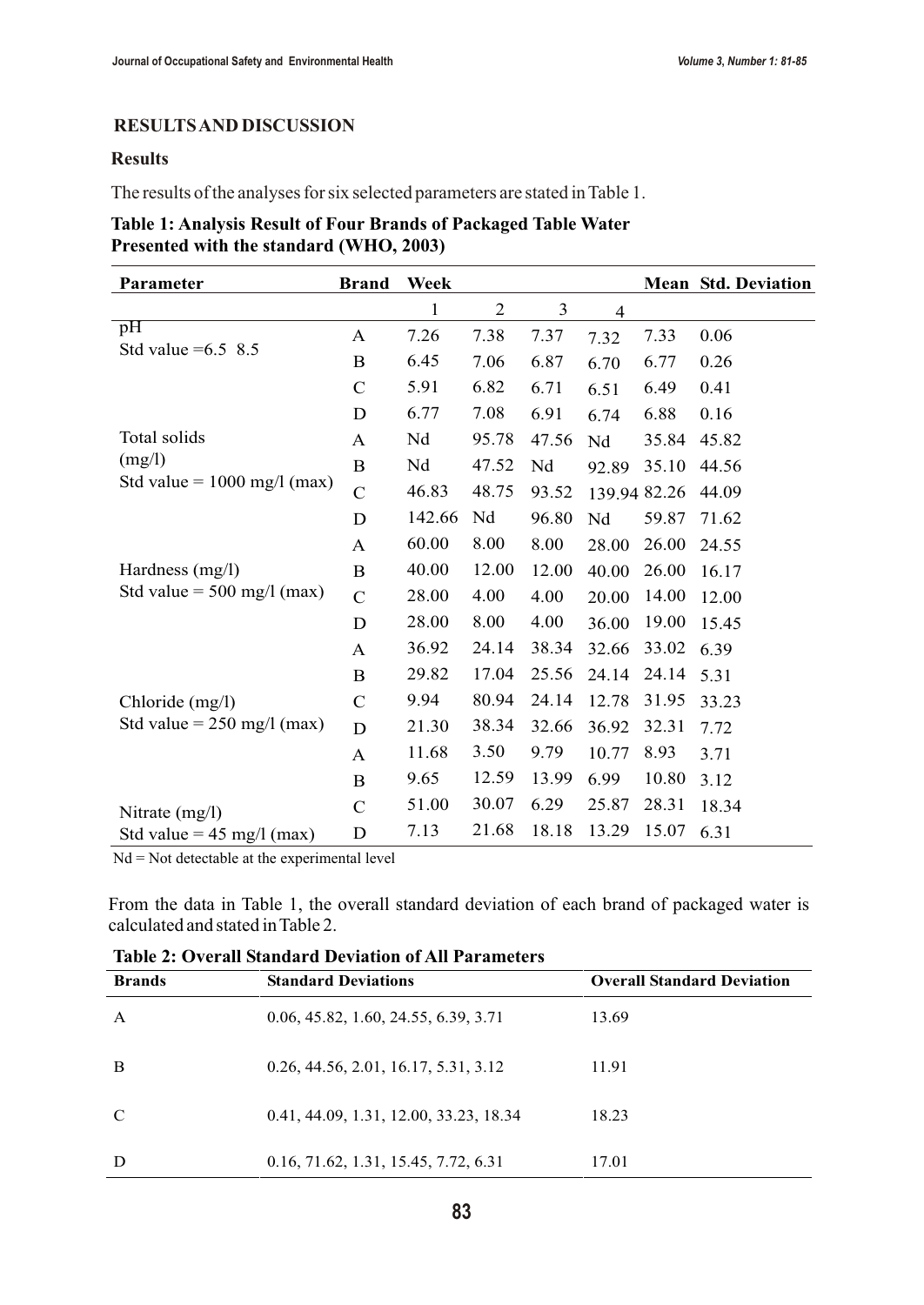#### **Discussion**

The data provided in Table 1 show the various levels of quality consistency achieved by the various brands of packaged water A-D, in all the parameters analysed. The calculated mean figures were used to compare and analyse the results.

From their respective standard deviation values, the comparative consistencies of the pH for the four brands, A-D can be stated as:  $A > D > B > C$ . For total solids, their comparative consistencies can be stated as:  $C > B > A > D$ .

The comparative consistencies of hardness for the four brands can be stated as  $C > D > B > A$ . The comparative consistencies of chloride for the four brands can be stated as:  $B > A > D > C$ . For Nitrate, the comparative consistencies can be stated as:  $B > A > D > C$ .

Based on the overall standard deviation of all parameters (Table 2), the comparative overall consistencies of the four brands can be stated as:  $B > A > D > C$ . That means that brand B is the most consistent in maintaining quality parameters at uniform levels. On the other hand, as shown by the results, C is the least consistent.

With respect to standard specification, all the brands tested complied with the WHO standards for potable water except for C that slightly fell short of the standards in two samples for pH and nitrate respectively. No wonder that brand C, being the least overall consistent, is the only brand that produced sub-standard samples.

Some earlier researches on marketed table water revealed some cases of sub-standard quality among the samples tested. Waziri*et al* (2012) analyzed fourteen 500ml sachet water samples marketed for drinking in Damaturu for their physicochemical parameters including pH , temperature, conductivity, total dissolved solids, turbidity, alkalinity, hardness, Al, As, Cu, Fe and  $PQ_4^3$ , using the Wagtech international physicochemical water analysis kit. The results they obtained indicated that there were considerable variations among the examined samples with respect to their chemical constituents which occasionally fell within the Nigerian drinking water standards as stipulated by NAFDAC. However, Fe which ranged between 1.000.001 mg/l to 7.000.01mg/l was much higher than the acceptable limit of 0.3 mg/l in all the examined samples (NAFDAC, 2012).

Onweluzo*et al* (2010) analyzed the physical, chemical and bacteriological qualities of 17 brands of bottled and sachet water sold in Nsukka to ascertain their compliance with recommended standards by WHO and NAFDAC. Physical parameters like total suspended and dissolved solids, turbidity and conductivity were determined by instrumental methods. Cationic and anionic constituents were determined by standard titrimetric and spectro-photometric methods. The study revealed that 88% of the brands had coliform count outside the recommended count of zero cfu/100ml (Onweluzo and Akuagbazie, 2010).

# **CONCLUSION**

Four brands of sachet packaged water (popularly known as pure water), labeled A, B, C and D, were sampled from their respective factories at Nsukka. The samples were analysed for the